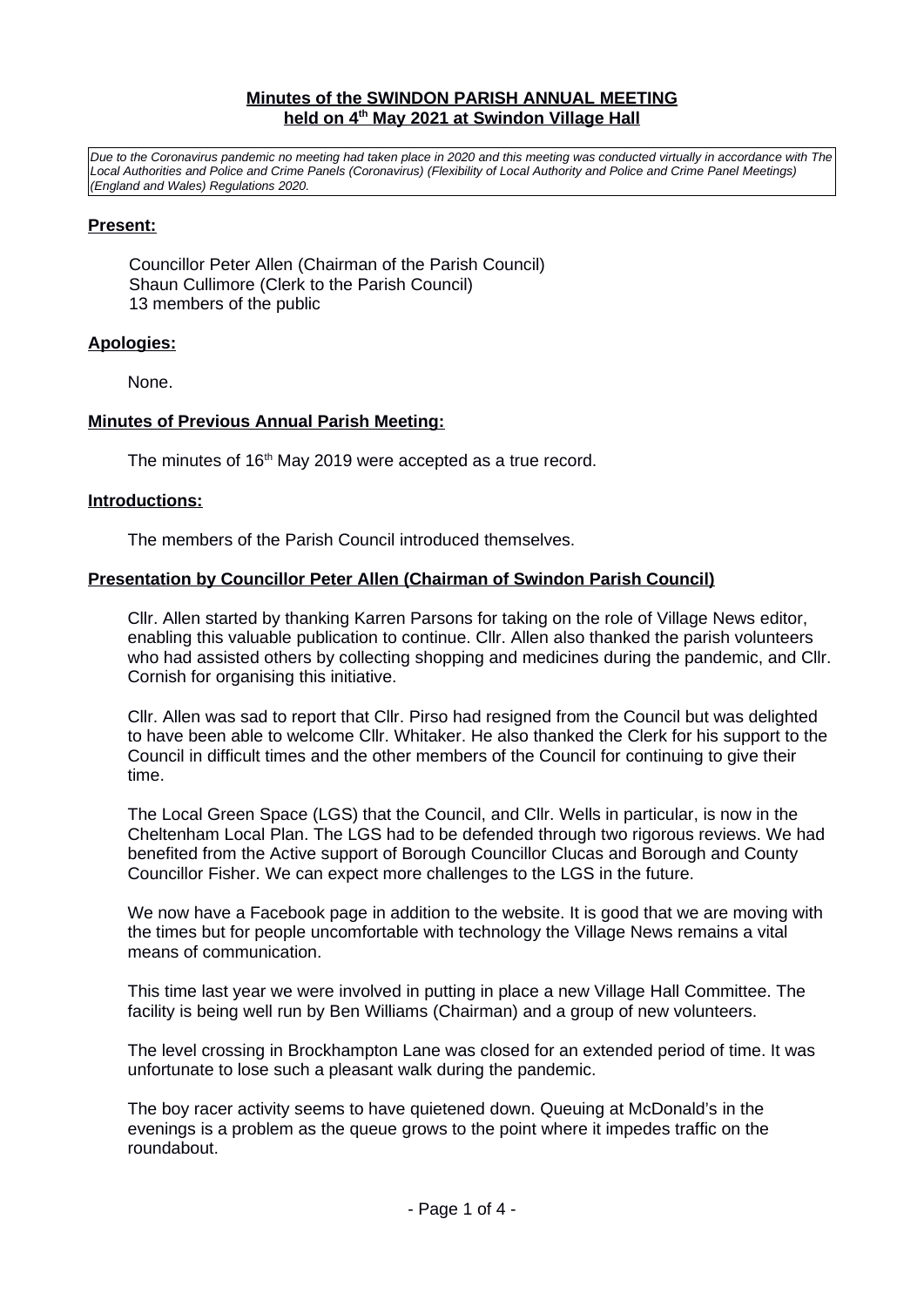We are hopefully we will be able to extend the footpath past the gym.

As a first tranche of Elms Park there is a planning application to build 264 houses adjacent to Manor Road. The Parish Council continues to comment on the various planning applications that arise.

## **Presentation by Shaun Cullimore (Clerk to Swindon Parish Council)**

In his role as Parish Clerk Mr. Cullimore ran through the Parish Council finances.

The accounts for the year ending  $31<sup>st</sup>$  March 2021 have been prepared and are on the website (and below).

Our annual internal audit has been completed with no major observations.

Our main source of income (nearly three quarters) is the precept collected via council tax. We have also received a grant of £2000 from the County Council which we will use for the improvement of our footpaths.

Our main items of expenditure are my salary, publishing the Village News and subscriptions to relevant organisations.

In the year we generated a surplus of £5,248.43. We only have four councillors and they are in full time employment. The time that can be expended progressing our projects is understandably limited.

We have a number of initiatives that we wish to undertake, including:

- Improving footpaths (e.g. outside the gym on Wymans Lane, the track by Next)
- Performing maintenance actions on the war memorial
- Undertaking tree works in the Amenity Area
- Restoring or replacing the Sundial Mosaic in the park

Overall our reserves stand at a healthy £29,649.42. On that basis we chose not to increase our portion of residents' council tax bills for 2021-2022. We hope to use a significant proportion of our reserves on the projects outlined above and others. We are more likely to meet these objectives if we can recruit more members to the council.

The financial results for 2020-2021 appear as attachment 1.

## **Matters Raised by Borough and County Councillors**

Cllr. Clucas acknowledged the work undertaken by the Parish Council and its volunteers.

An initiative called Heads Up Cheltenham is being launched to help people with their mental health. Cllr. Clucas is also involved in initiatives to encourage people to learn gardening skills and to make use of green spaces for the growing of food. Land is being sought for use, either permanently or temporarily, as community garden space. In Cheltenham computers have been donated and refurbished and £15,000 has been raised to assist people living in digital poverty.

Cllr. Clucas stated that she was very proud of the work of the Parish Council.

Cllr. Fisher said that he had been pleased to support the Parish Council during the year and encouraged locals to join the Council to fill the vacancies.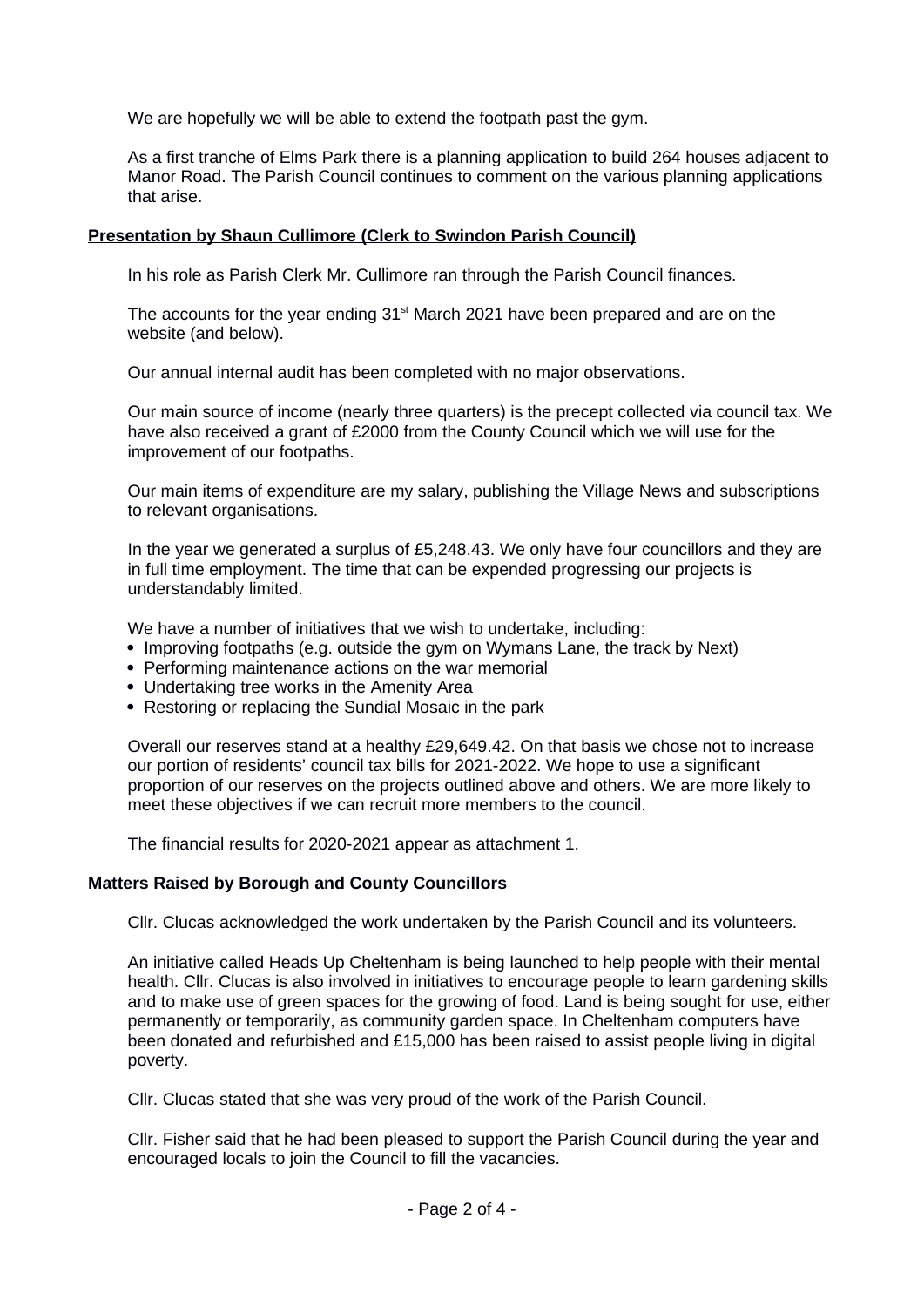Cllr. Fisher stated that he believed that the path by the gym should be financed by the County Council.

Local food banks have been supplying people in difficult circumstances.

Cllr. Fisher noted that, at the moment, Cheltenham does not have a five year land supply. This makes us vulnerable to developers.

Cllrs. Clucas and Fisher were thanked for their continuing involvement in our local issues.

## **Question and Answer Session**

Cllr. Whitaker led a question and answer session with Cllrs. Wells and Cornish to give people an insight into the role of a local councillor.

### **Any Other Business**

There was discussion around the role of the Parish Council and its members, how one qualifies as a councillor and the process of election/co-option.

The meeting closed at 9:12pm.

*Shaun Cullimore Clerk to Swindon Parish Council*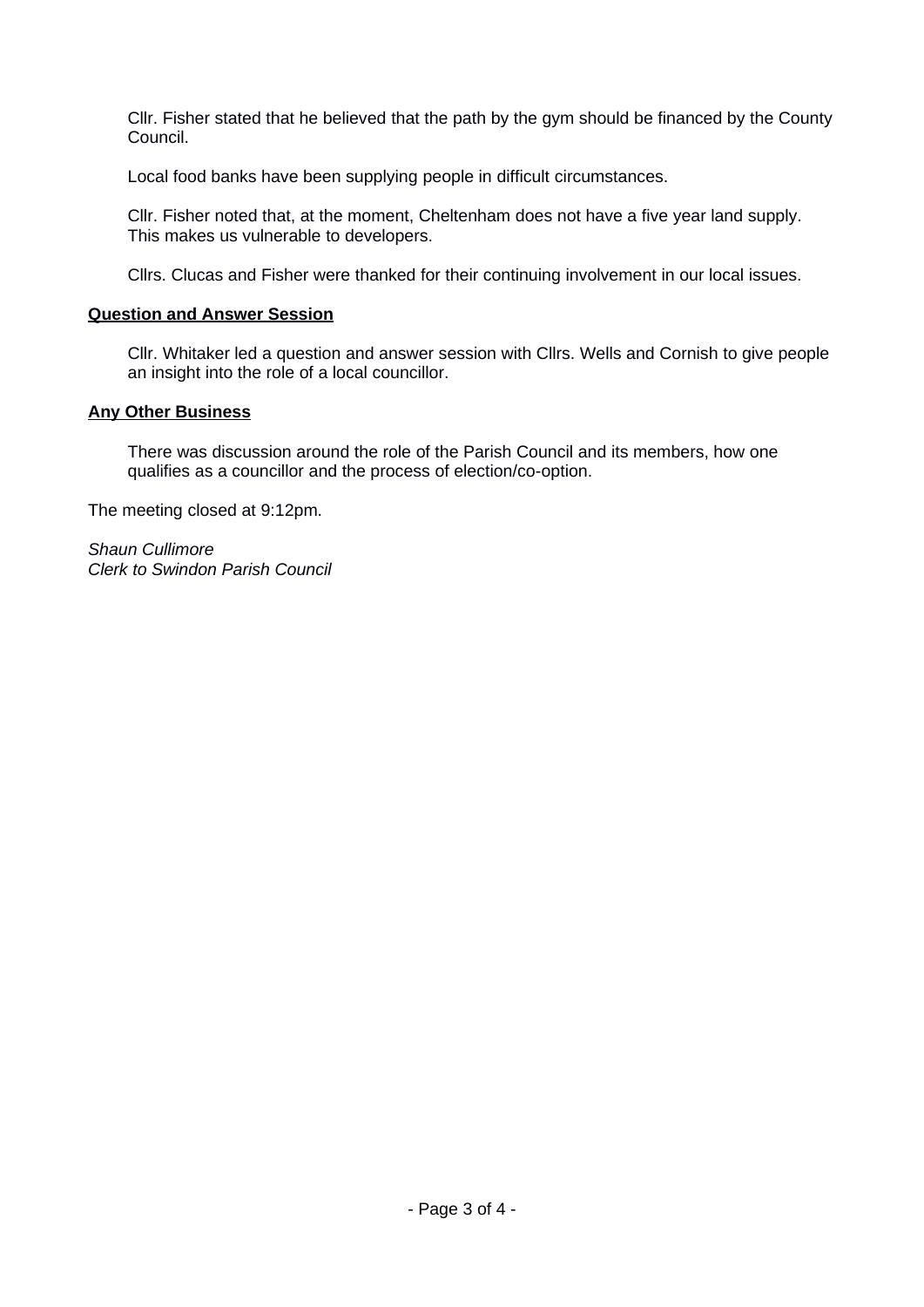*Attachment 1 – Accounts for 2020-2021*